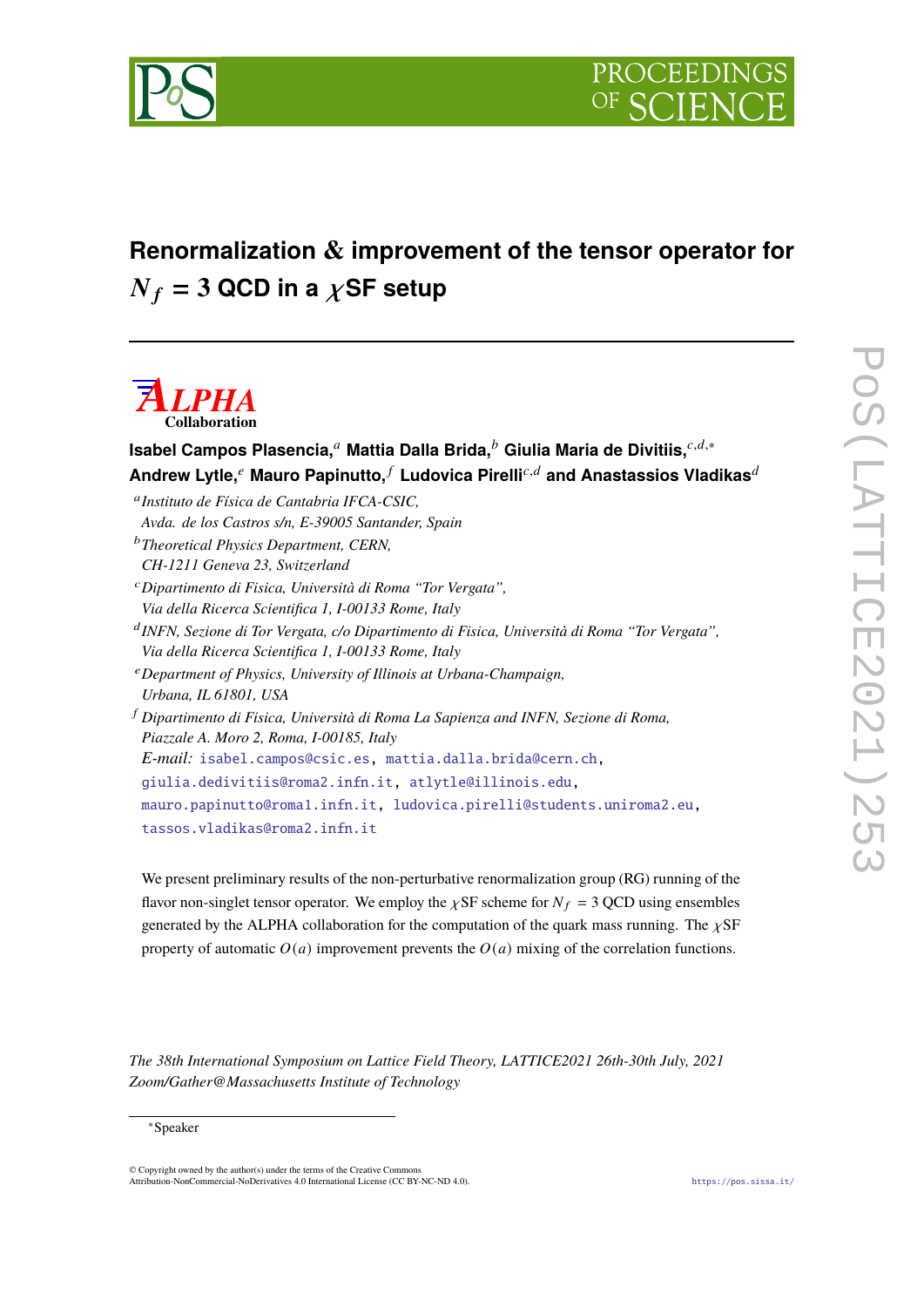#### **1. Flavor non-singlet tensor operator**

A non-perturbative determination of renormalisation group running between hadronic and electroweak scales for the flavor non-singlet tensor operator

$$
T_{\mu\nu}^a(x) = i\bar{\psi}(x) \sigma_{\mu\nu} \frac{1}{2} \tau^a \psi(x)
$$
 (1)

$$
\sigma_{\mu\nu} \equiv \frac{i}{2} [\gamma_{\mu}, \gamma_{\nu}] \tag{2}
$$

is very interesting from both phenomenological and theoretical points of view. The tensor enters the amplitudes of effective Hamiltonians, which describe, for example, rare heavy meson decays, neutron beta decays and possible Beyond Standard Model effects:

$$
\mathcal{A} = \langle f | \mathcal{H}_{eff} | i \rangle = C_W(\mu) \langle f | O(\mu) | i \rangle \tag{3}
$$

$$
O \sim (\bar{l}\sigma_{\mu\nu}e)(\bar{q}_i\sigma_{\mu\nu}q_j), G_{\mu\nu}(\bar{q}_i\sigma_{\mu\nu}q_j) \dots \tag{4}
$$

Moreover, the computation of the scale dependence of the renormalization factor completes the ALPHA renormalization and improvement programme of the bilinear operators. For  $N_f = 0, 2$ such a study has appeared in ref. [\[1\]](#page-7-0). For  $N_f = 3$ , preliminary results of the RG-running in the relatively high energy range 2 GeV  $\leq \mu \leq 128$  GeV have been reported in ref. [\[2\]](#page-7-1).  $N_f = 3$ renormalisation factors at different scales are also presented in ref. [\[3\]](#page-7-2).

## **2. RG flow**

We employ a  $\chi$ SF setup (see [\[4–](#page-7-3)[8\]](#page-7-4)), which is a mass-independent renormalization scheme. Such schemes are characterized by RG equations of the following form:

$$
\mu \frac{\partial}{\partial \mu} T_{\mathcal{R}}(\mu) = \gamma(g_{\mathcal{R}}(\mu)) T_{\mathcal{R}}(\mu), \qquad T_{\mathcal{R}}(\mu) = Z_{\mathcal{T}}(\mu) T, \qquad (5)
$$

where  $g_R$  is the running coupling. The anomalous dimension  $\gamma$  has the perturbative expansion

$$
\gamma(g_R) \stackrel{g_R \to 0}{\sim} -g_R^2(\gamma_0 + \gamma_1 g_R^2 + \gamma_2 g_R^4 + O(g_R^6)), \tag{6}
$$

with a universal coefficient  $\gamma_0$ . The solution  $T_R(\mu)$  is expressed in terms of an integration constant  $T_{\text{RGI}}$ , which is renormalization group invariant (RGI):

$$
T_{\text{RGI}} = T_{\text{R}}(\mu) \left[ \frac{g_{\text{R}}^{2}(\mu)}{4\pi} \right]^{-\frac{\gamma_{0}}{2b_{0}}} \exp \left\{-\int_{0}^{g_{\text{R}}(\mu)} dg \left[ \frac{\gamma(g)}{\beta(g)} - \frac{\gamma_{0}}{b_{0}g} \right] \right\}.
$$
 (7)

It is possible to factorize the running in many evolutions between two scales:

$$
T_{\rm R}(\mu) = \frac{T_{\rm R}(\mu)}{T_{\rm R}(\mu_n)} \cdots \frac{T_{\rm R}(\mu_2)}{T_{\rm R}(\mu_1)} \frac{T_{\rm R}(\mu_1)}{T_{\rm RGI}} T_{\rm RGI},
$$
(8)

leading naturally to the definition of the step scaling function:

$$
\sigma_T(s, u) = \frac{T_{\rm R}(\mu_2)}{T_{\rm R}(\mu_1)} = \frac{Z_{\rm T}(\mu_2)}{Z_{\rm T}(\mu_1)},
$$
\n(9)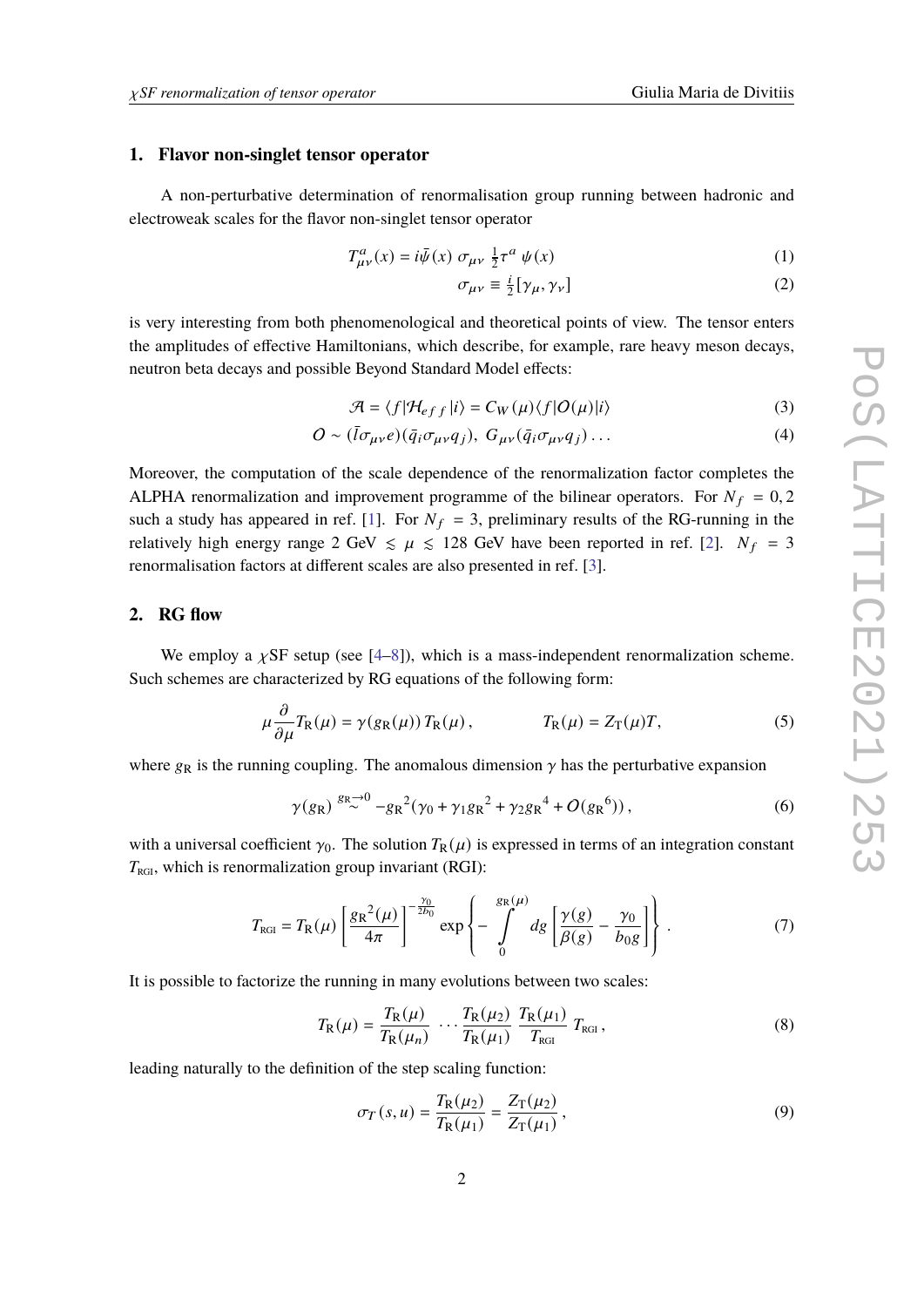where  $s = \frac{\mu_1}{\mu_2}$  $\frac{\mu_1}{\mu_2}$  and  $u \equiv g_R^2(\mu_1)$ . A common and convenient choice is to take successive scales at fixed ratio  $s = 2$ :

$$
\sigma_T(u) \equiv \sigma_T(2, u) = \exp\left\{\int_{g_R(\mu)}^{g_R(\mu/2)} dg \frac{\gamma(g)}{\beta(g)}\right\}.
$$
 (10)

 On the lattice, the scale evolution can be studied non-perturbatively as a finite size scaling, with the renormalization scale identified as the inverse of the lattice size  $\mu = \frac{1}{L}$ :

$$
\mu = \frac{1}{L}, \quad u \equiv g_R^2(L) \tag{11}
$$

$$
\sigma(u) = \lim_{a \to 0} \Sigma(u, a/L) \qquad \Sigma(u, a/L) = g_R^2(2L) \tag{12}
$$

$$
\sigma_T(u) = \lim_{a \to 0} \Sigma_T(u, a/L) \qquad \Sigma_T(u, a/L) = \frac{Z_T(g_0^2, a/2L)}{Z_T(g_0^2, a/L)},
$$
\n(13)

where *a* is the lattice spacing. The renormalization constants  $Z_T(g_0^2, a/L)$  are defined imposing renormalization conditions on the correlation functions, as shown in eqs. [\(22,](#page-3-0)[23\)](#page-3-1) of the next section.

Our actual RG flow materializes in a sequence of many lattices. We used the same gauge configurations generated by the ALPHA collaboration for the determination of the quark mass running (see [\[9\]](#page-8-0) for details of the simulations). They refer to  $N_f = 3$  massless Wilson-clover fermions with Schrödinger Functional (SF) boundary conditions. The simulation parameters correspond to a RG evolution from an hadronic scale  $\mu_{had}$  of about 200 MeV to a perturbative scale  $\mu_{pt}$  around 128 GeV. The peculiarity of this flow is the change of schemes at the intermediate scale  $\mu_0/2 \sim 2$  GeV: in the high energy region the running coupling is defined in the SF sheme  $(g_R = g_{SF})$  [\[10](#page-8-1)[–12\]](#page-8-2), while in the low energy region it is defined in the gradient flow (GF) scheme  $(g_R = g_{GF})$  [\[13,](#page-8-3) [14\]](#page-8-4):

$$
\mu_{had} \quad \text{GF scheme} \quad \mu_0/2 \quad \text{SF scheme} \quad \mu_{pt}
$$
\n
$$
\approx 200 \text{MeV} \quad \approx 2 \text{GeV} \quad \approx 128 \text{GeV} \quad \mu
$$

We impose the same definition of  $Z_T(g_0^2, a/L)$  at all scales, which implies that the anomalous dimension, which is a different function of  $g_{SF}^2$  and of  $g_{GF}^2$ , has the same value at a given renormalisation scale  $\mu$ :

$$
\gamma(\mu) = \gamma_{SF}(g_{SF}^2(\mu)) = \gamma_{GF}(g_{GF}^2(\mu)).
$$
\n(14)

## **3.** 𝜒**SF Chirally Rotated Schrödinger Functional**

In our study we adopt a mixed action approach (see also [\[15,](#page-8-5) [16\]](#page-8-6)): while the sea quarks obey the standard SF boundary conditions, for the valence quarks we impose  $\chi$ SF boundary conditions. In the continuum and chiral limit, the SF and  $\chi$ SF setups are equivalent, being connected by a chiral flavor transformation [\[4\]](#page-7-3):

$$
R = \exp\left(i\frac{\alpha}{2}\gamma_5\tau^3\right)\Big|_{\alpha = \pi/2} \qquad \begin{cases} \psi & \to \psi' = R\psi\\ \bar{\psi} & \to \bar{\psi}' = \bar{\psi}R \end{cases} \tag{15}
$$

$$
P_{\pm} \equiv \frac{1}{2} (1 \pm \gamma_0) \to Q_{\pm} \equiv \frac{1}{2} (1 \pm i \gamma_0 \gamma_5 \tau^3) , \qquad (16)
$$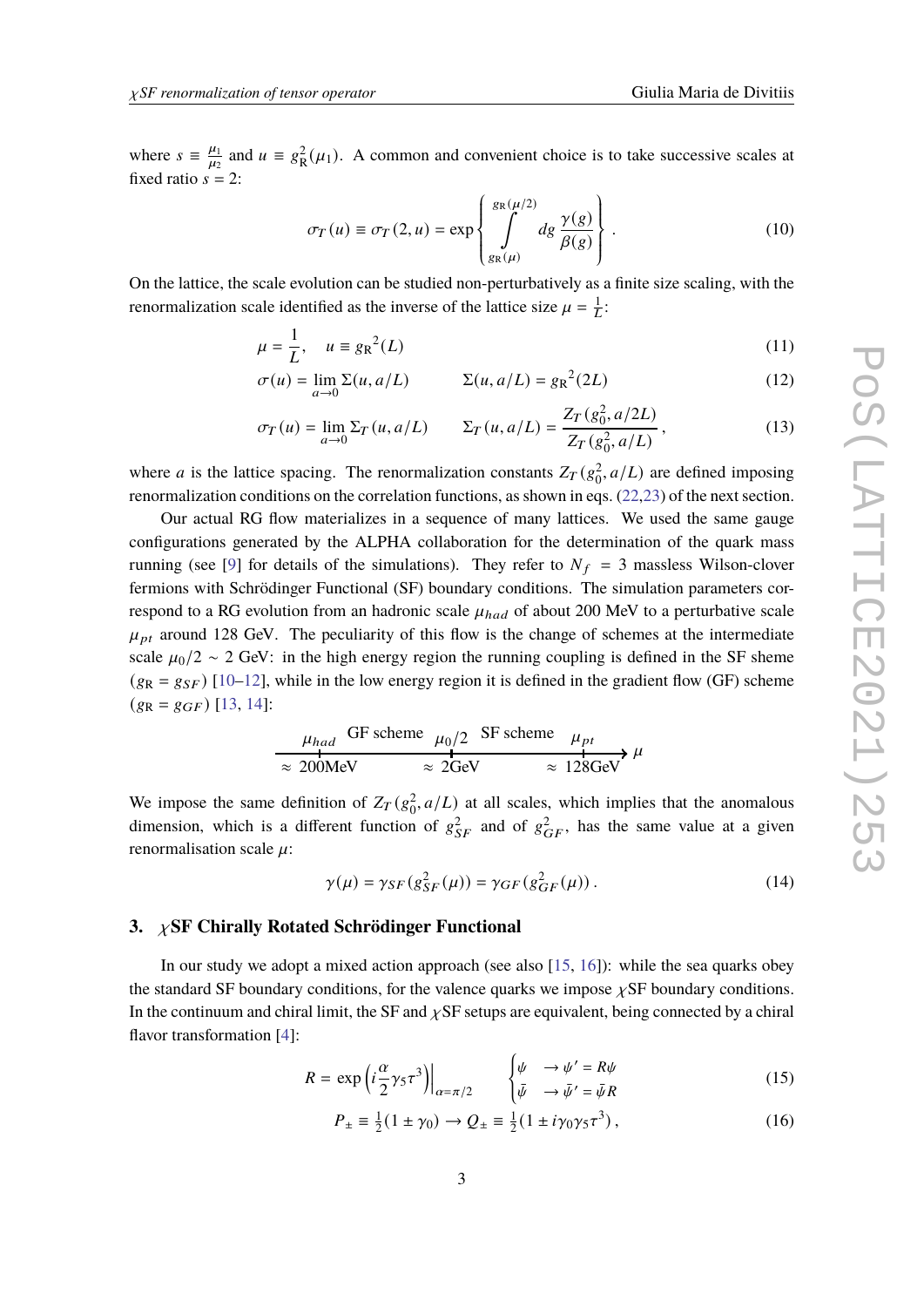where  $P_{\pm}$  and  $Q_{\pm}$  are the SF and the  $\chi$ SF projectors acting on fermionic fields at the boundaries.

At finite lattice spacing however,  $\chi$ SF breaks the parity-flavor symmetry  $P_5 = i\gamma_0\gamma_5\tau^3$ , which is recovered by introducing an extra boundary countertem of dimension 3 with coefficient  $z_f$ . The parameters  $z_f$  and the bare mass  $m_0$  must be tuned non-perturbatively to their critical values in order to restore parity-flavor and chiral symmetries up to discretisation effects. In practice the two tunings can be done independently, so we inherited the value of the critical hopping parameter  $\kappa$ from the SF simulations [\[9\]](#page-8-0), while we fixed  $z_f$  imposing the vanishing of  $g_A^{\mu d}$  $_{\rm A}^{ud}$ , a  $P_5$ -odd correlation function:

$$
\begin{cases}\n m = \frac{\tilde{\partial}_0 f_{A,I}^{ud}(x_0)}{2f_P^{ud}(x_0)} \big|_{x_0 = L/2} = 0 & m_{cr} \text{ tuning} \\
g_A^{ud}(x_0) \big|_{x_0 = L/2} = 0 & z_f \text{ tuning.} \n\end{cases}
$$
\n(17)

Here *m* stands for the SF-PCAC quark mass,  $f_{A,I}$  and  $f_P$  are the usual SF correlation functions of the improved axial current and the pseudoscalar density, while  $g_{\lambda}^{ud}$  $_{\mathrm{A}}^{ud}$  is the  $\chi$ SF correlation function involving the axial current with flavors  $u, d$ . See Table [1](#page-4-0) for a brief overview of the correlation functions. Some details of our tuning procedure can be found in ref. [\[16\]](#page-8-6)

A boundary improvement counterterm proportional to the coefficients  $d_s$  is also needed in order to cancel  $O(a)$  discretisation effects originating at the time borders.

Once these requirements are fulfilled, the argument of automatic  $O(a)$  improvement is achieved in  $\chi$ SF [\[4,](#page-7-3) [5\]](#page-7-5): the  $P_5$ -even correlation functions receive corrections only at second order in the lattice spacing, whereas the  $P_5$ -odd ones are pure lattice artefacts:

$$
g_{even} = g_{even}^{\text{continuum}} + O(a^2)
$$
 (18)

$$
g_{odd} = O(a). \tag{19}
$$

This property turns out to be particularly advantageous for the tensor operator, because  $O(a)$ improvement does not require mixing with bulk counterterms in the correlation functions. For  $l_T$ with flavor combination  $ud$ , for example, the improvement coefficient  $c<sub>T</sub>$  is irrelevant, since the vector correlation function  $l_V$ , being  $P_5$ -odd, is  $O(a)$ . Therefore the Symanzik correction, being  $O(a^2)$ , may be dropped:

$$
T_{\mu\nu}^{I} = T_{\mu\nu} + c_{\text{T}}(g_0^2) \ a \ (\tilde{\partial}_{\mu} V_{\nu} - \tilde{\partial}_{\nu} V_{\mu}), \qquad (20)
$$

<span id="page-3-1"></span><span id="page-3-0"></span>
$$
l_{\rm T}^{ud,1} = l_{\rm T}^{ud} + c_{\rm T}(g_0^2) \, \tilde{\sigma} \tilde{\delta} l_{\rm V}^{ud} \,. \tag{21}
$$

The rich variety of correlation functions is an interesting feature of  $\chi$ SF, offering the possibility of several definitions of  $Z_T$ , for example through the renormalization condition on the electric tensors as well as on the magnetic ones:

$$
Z_{\rm T}(g_0, a/L) \frac{l_{\rm T}^{ud}(L/2)_{\rm re}}{\sqrt{l_{\rm T}^{ud}}} = \frac{l_{\rm T}^{ud}(L/2)_{\rm re}}{\sqrt{l_{\rm T}^{ud}}}\Big|_{\text{Tree Level}}
$$
 "electric" tensor  $T_{0k}$  (22)  

$$
l_{\rm Z}^{uu'}(L/2) = l_{\rm Z}^{uu'}(L/2) \Big|_{\text{Tree Level}}
$$

$$
Z_{\rm T}(g_0, a/L) \frac{l_{\rm T}^{uu'}(L/2)}{\sqrt{l_{\rm T}^{uu'}}} = \frac{l_{\rm T}^{uu'}(L/2)}{\sqrt{l_{\rm T}^{uu'}}}\Big|_{\text{Tree Level}} \qquad \text{``magnetic'' tensor } \tilde{T}_{0k} = -\frac{1}{2} \varepsilon_{0kij} T_{ij} \,. \tag{23}
$$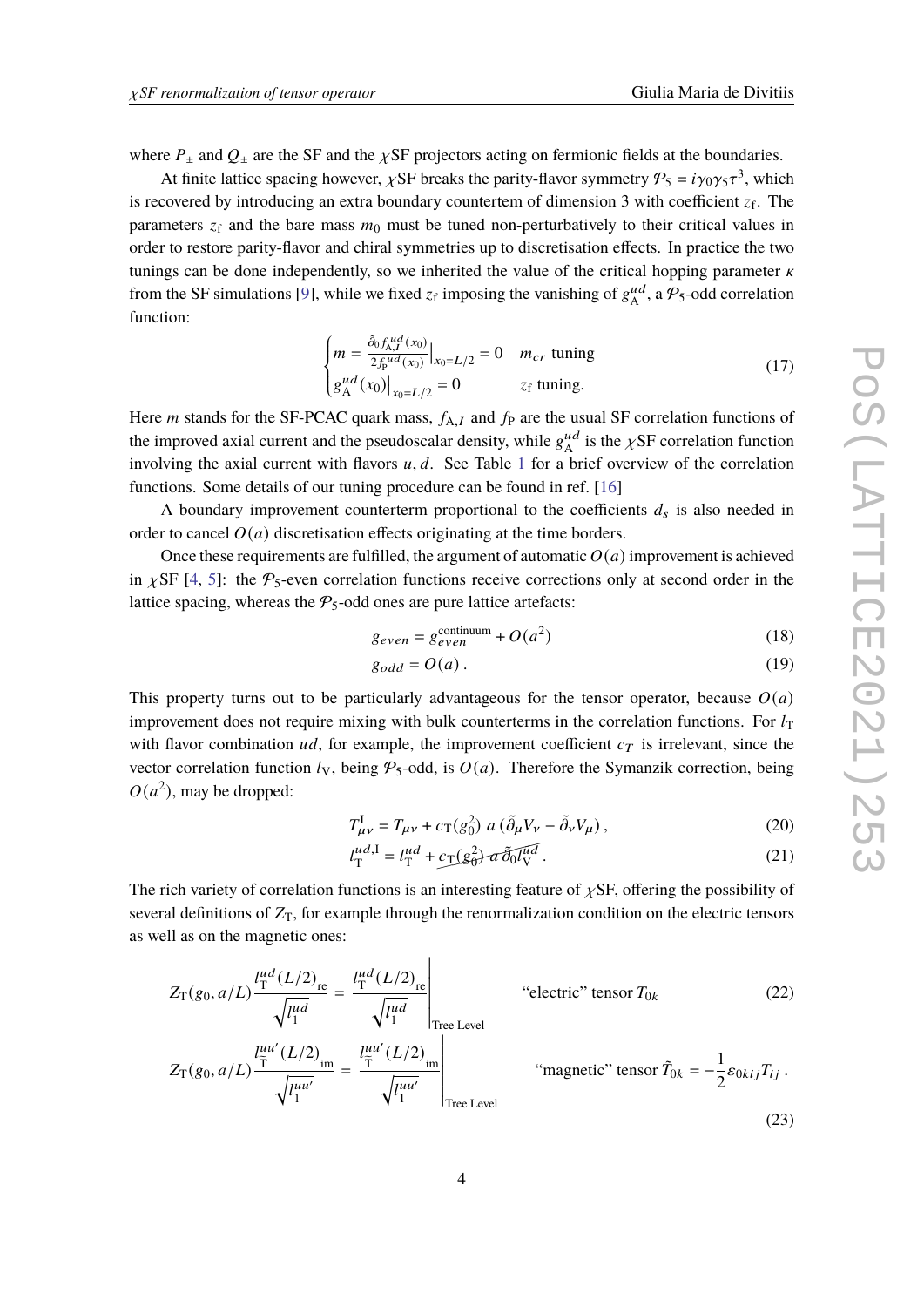<span id="page-4-0"></span>

| flavors                                                                                                                                                                                                                                                       | $f_1 f_2 = u, d, u', d'$ |                                                                                                                                                                                                                                  |
|---------------------------------------------------------------------------------------------------------------------------------------------------------------------------------------------------------------------------------------------------------------|--------------------------|----------------------------------------------------------------------------------------------------------------------------------------------------------------------------------------------------------------------------------|
| bulk operators                                                                                                                                                                                                                                                | $X = V_0, A_0, S, P$     | $Y_k = V_k, A_k, T_{k0}, T_{k0}$                                                                                                                                                                                                 |
| SF<br>$f_X(x_0) = -\frac{1}{2} \left( X^{f_1 f_2}(x) O_5^{f_2 f_1} \right)$<br>$k_{\text{Y}}(x_0) = -\frac{1}{6} \sum_{k=1}^{3} \left\langle Y_k^{f_1f_2}(x) Q_k^{f_2f_1} \right\rangle$                                                                      |                          | $\chi$ SF<br>$g_X(x_0) = -\frac{1}{2} \left( X^{f_1 f_2}(x) Q_5^{f_2 f_1} \right)$<br>$l_{\text{Y}}(x_0) = -\frac{1}{6} \sum_{k=1}^{3} \left\langle Y_k^{f_1 f_2}(x) Q_k^{f_2 f_1} \right\rangle$                                |
| $f_1 = -\frac{1}{2} \left\{ O_5^{f_1 f_2} O_5^{f_2 f_1} \right\}$<br>$k_1 = -\frac{1}{6} \sum_{k=1}^3 \left\langle O_k^{f_1 f_2} O_k^{f_2 f_1} \right\rangle$                                                                                                 |                          | $g_1 = -\frac{1}{2} \left( Q_5^{f_1 f_2} Q_5^{f_2 f_1} \right)$<br>$l_1 = -\frac{1}{6} \sum_{k=1}^3 \left\langle Q_k^{f_1 f_2} Q_k^{f_2 f_1} \right\rangle$                                                                      |
| $O_5^{f_1f_2}=a^6 \sum_{y,z} \overline{\zeta}_{f_1}(y) P_+\gamma_5 \zeta_{f_2}(z)$<br>$O_k^{f_1f_2}=a^6 \sum_{\mathbf{y},\mathbf{z}} \overline{\zeta}_{f_1}(\mathbf{y}) P_+ \gamma_k \zeta_{f_2}(\mathbf{z})$<br>$P_{\pm} \equiv \frac{1}{2}(1 \pm \gamma_0)$ |                          | $Q_5^{uu'} = a^6 \sum_{y,z} \overline{\zeta}_u(y) \gamma_0 \gamma_5 Q_- \zeta_{u'}(z)$<br>$Q_k^{uu'} = a^6 \sum_{y,z} \overline{\zeta}_u(y) \gamma_k Q - \zeta_{u'}(z)$<br>$Q_{\pm} \equiv \frac{1}{2}(1 \pm i\gamma_0\gamma_5)$ |

**Table 1:** Brief overview of correlation functions in SF and  $\chi$ SF setups.

The subscripts <sub>re</sub>, <sub>im</sub> here denote the real and the imaginary parts. Both relations correspond to the same SF renormalization condition in the continuum. In fact, the continuum equivalence of the SF and  $\chi$ SF setups implies universality relations among correlation functions:

$$
k_{\rm T} = i l_{\widetilde{\rm T}}^{uu'} = -i l_{\widetilde{\rm T}}^{dd'} = l_{\rm T}^{ud} = l_{\rm T}^{du},\tag{24}
$$

$$
k_1 = l_1^{uu'} = l_1^{dd'} = l_1^{ud} = l_1^{du}.
$$
\n(25)

## **4. Results**

Our preliminary results are based on the determination of  $Z_T$  from eq. [\(22\)](#page-3-0). We obtain the continuum limit of the tensor lattice step scaling function  $\Sigma_{\rm T}(u, a/L)$  performing global fits of the data at different couplings and lattice spacings:

$$
\Sigma_{\rm T}(u, a/L) = \frac{Z_{\rm T}(g_0^2, a/2L)}{Z_{\rm T}(g_0^2, a/L)}
$$
(26)

$$
= \sigma_{\rm T}(u) + \rho_{\rm T}(u) \left(\frac{a}{L}\right)^2, \qquad (27)
$$

with  $\sigma_T(u)$  and  $\rho_T(u)$  parameterised by polynomials. Fig. [1](#page-5-0) shows  $\Sigma_T$  as a function of  $(a/L)^2$ , and parametrized by the coupling  $u$  (in different colours) for the high energy region. The relative continuum limit is illustrated in the top panel of Fig. [2.](#page-6-0) Our data (red circles) are in agreement with perturbation theory at two loops (gray line) [\[1\]](#page-7-0) and with the data obtained in a purely SF setup (circles in black) [\[2,](#page-7-1) [17\]](#page-8-7). This demonstrates the continuum  $SF-\chi SF$  universality. The results at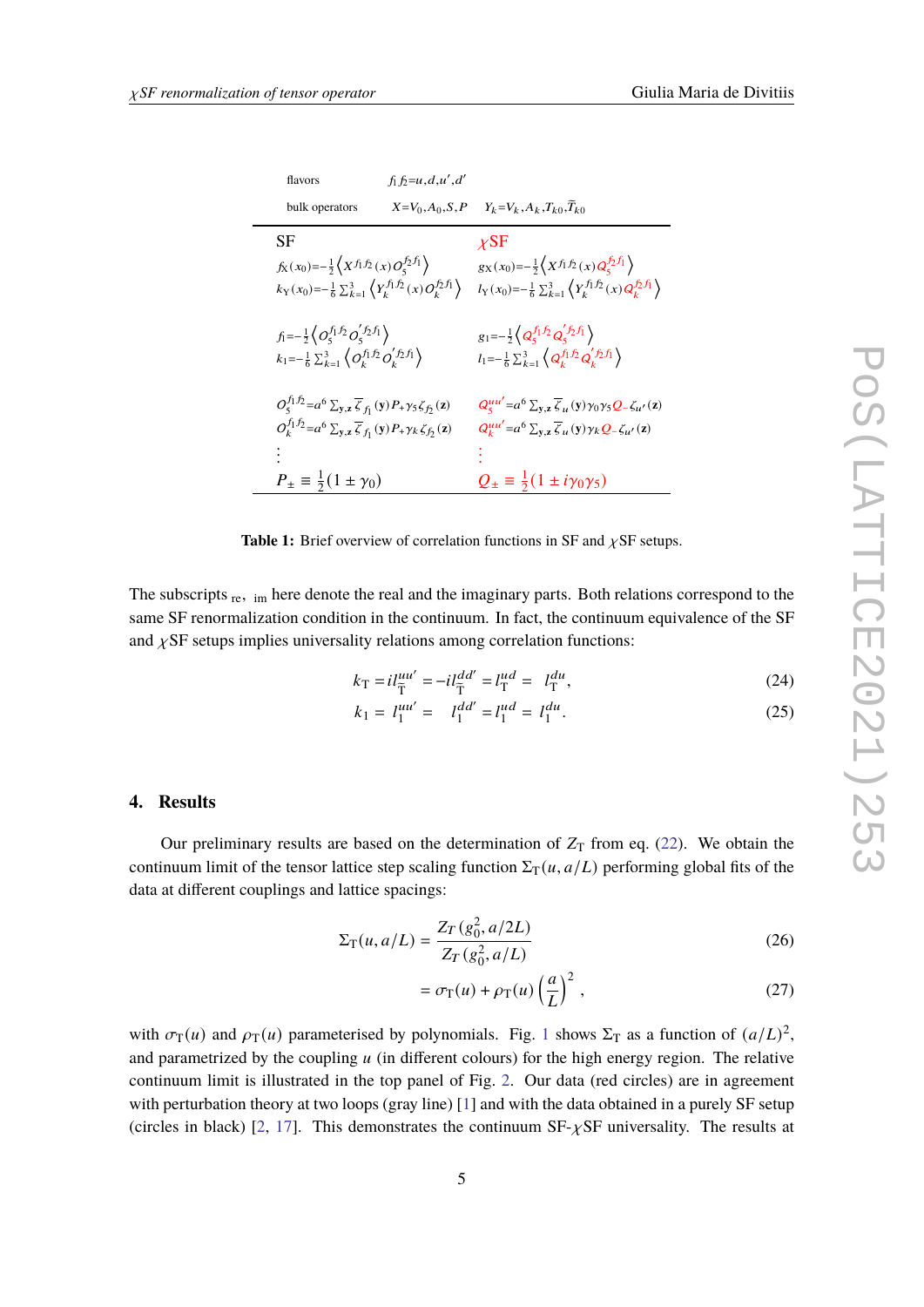low energies are shown in the bottom panel of the same figure. We have extracted the anomalous dimension  $\gamma$ , relying on the formula:

$$
\sigma_{\mathcal{T}}(u) = \exp\left\{\int\limits_{\sqrt{u}}^{\sqrt{\sigma(u)}} dg \frac{\gamma(g)}{\beta(g)}\right\}.
$$
 (28)

<span id="page-5-0"></span>In Fig. [3](#page-7-6) we then finally show our preliminary results for  $\gamma_{SF}$  and  $\gamma_{GF}$ , over the full range of couplings available.



**Figure 1:** The step scaling function  $\Sigma_T(u, a/L)$  in the high energy region

## **5. Conclusions**

We have presented prelimirary results for the RG running of flavor non-singlet tensor operator in  $N_f = 3$  QCD, using the gauge configurations generated by the ALPHA collaboration [\[9\]](#page-8-0). The data span, in a fully non-perturbative way, a range of energies of about three orders of magnitude, going from hadronic to electro-weak scales. We obtained the anomalous dimension of the tensor operator, aiming to complete the computation of the non-perturbative RG running of all dimension 3 bilinear operators.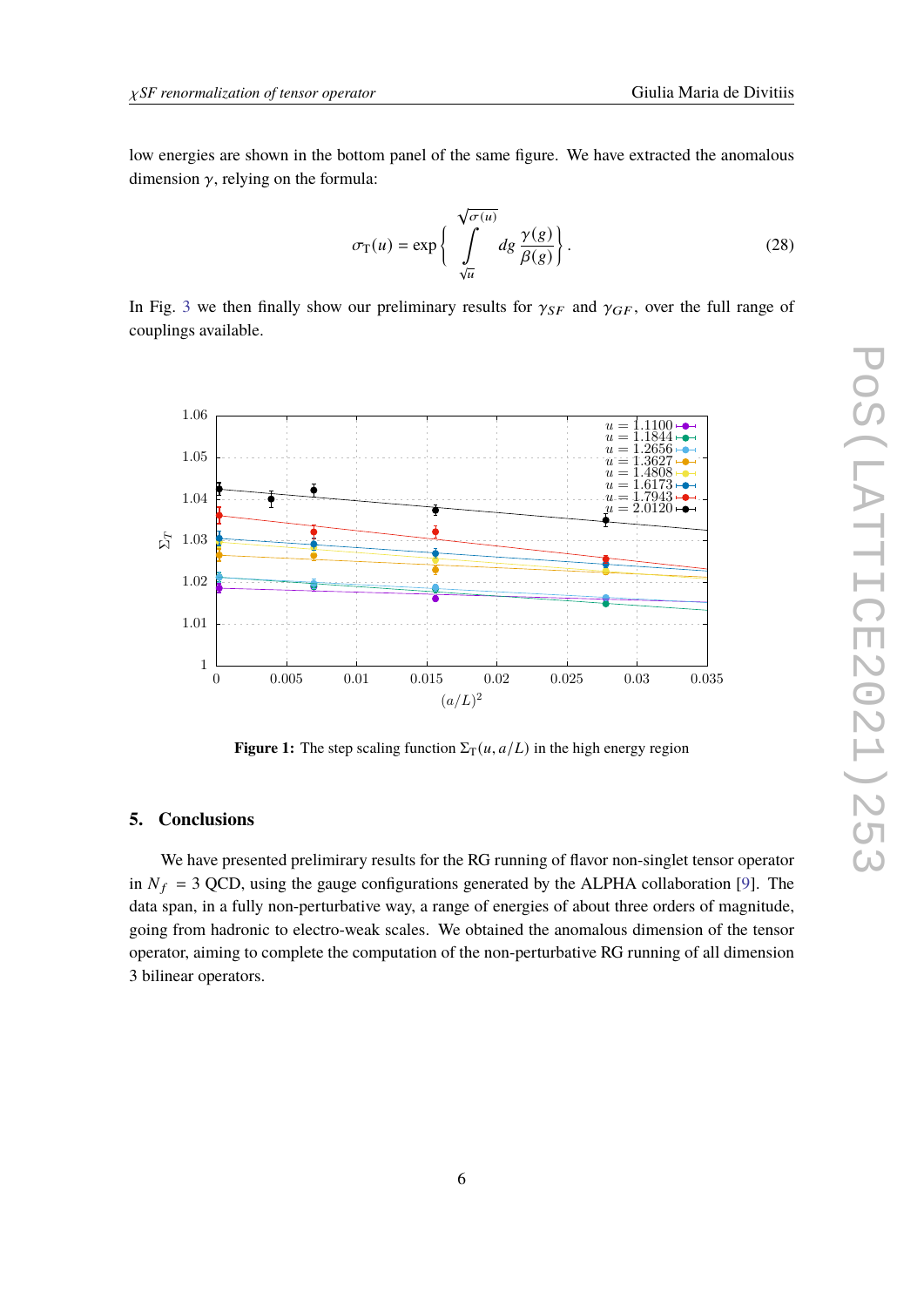<span id="page-6-0"></span>

**Figure 2:** The continuum step scaling function  $\sigma_T(u)$  at high energies (top panel) and at low energies (bottom panel). The two energy regions correspond to different definitions of the running coupling:  $u = g_{SF}^2$ [\[10–](#page-8-1)[12\]](#page-8-2) and  $u = g_{GF}^2$  [\[13,](#page-8-3) [14\]](#page-8-4).

## **6. Acknowledgements**

We wish to thank Patrick Fritzsch, Carlos Pena, David Preti, and Alberto Ramos for their help. This work is partially supported by INFN and CINECA, as part of research project of the QCDLAT INFN-initiative. We acknowledge the Santander Supercomputacion support group at the University of Cantabria which provided access to the Altamira Supercomputer at the Institute of Physics of Cantabria (IFCA-CSIC). We also acknowledge support by the Poznan Supercomputing and Networking Center (PSNC) under the project with grant number 466. AL acknowledges support by the U.S. Department of Energy under grant number DE-SC0015655.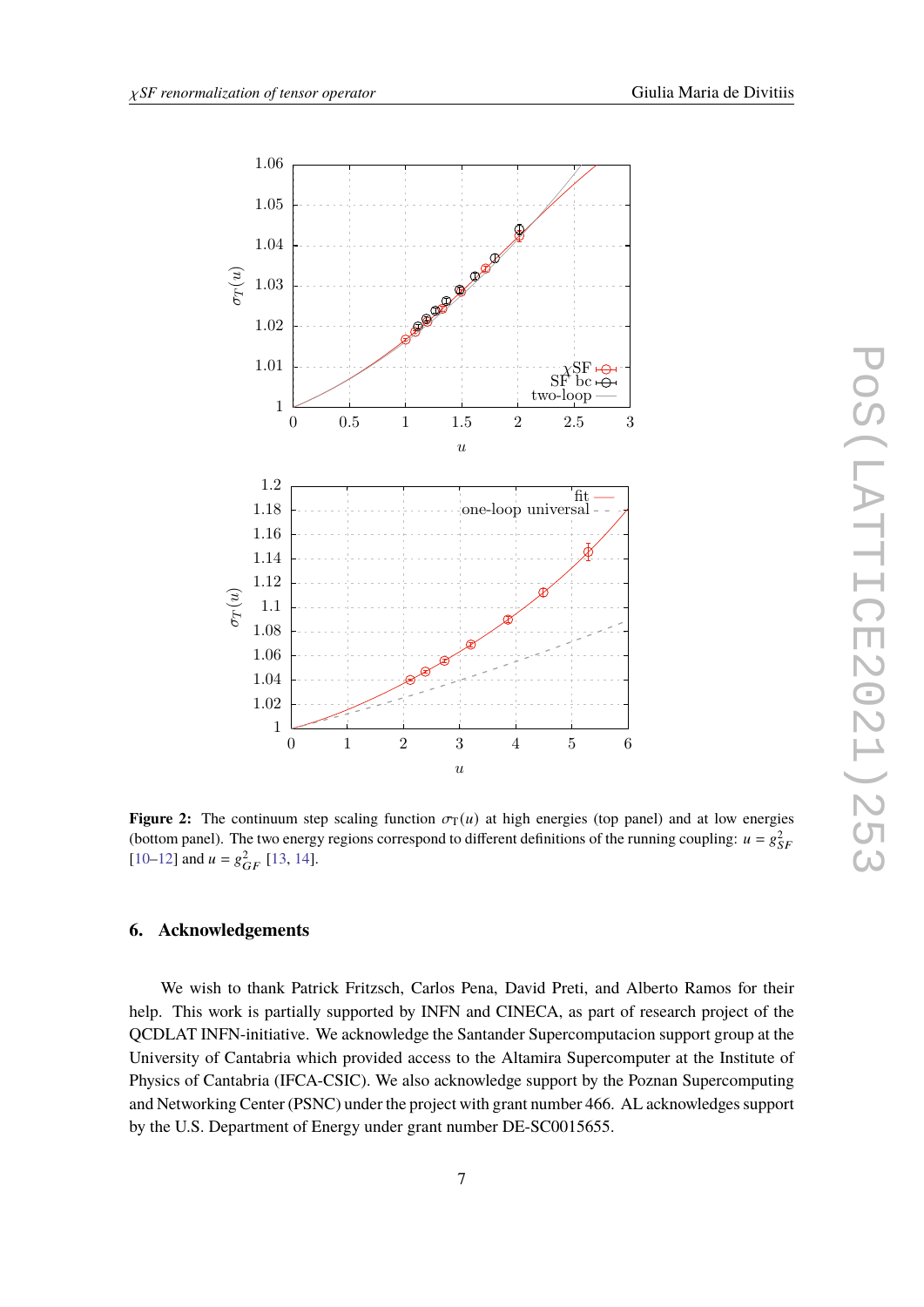

<span id="page-7-6"></span>

**Figure 3:** The anomalous dimensions  $\gamma_{SF}(u)$  and  $\gamma_{GF}(u)$ . The two schemes SF and GF correspond to different definitions of the running coupling:  $u = g_{SF}^2$  [\[10–](#page-8-1)[12\]](#page-8-2) and  $u = g_{GF}^2$  [\[13,](#page-8-3) [14\]](#page-8-4).

### **References**

- <span id="page-7-0"></span>[1] C. Pena and D. Preti, Eur. Phys. J. C **78** (2018) no.7, 575 doi:10.1140/epjc/s10052-018-6022-7 [arXiv:1706.06674 [hep-lat]].
- <span id="page-7-1"></span>[2] L. Chimirri *et al.* [ALPHA], PoS **LATTICE2019** (2020), 212 doi:10.22323/1.363.0212 [arXiv:1910.06759 [hep-lat]].
- <span id="page-7-2"></span>[3] G. S. Bali, S. Bürger, S. Collins, M. Göckeler, M. Gruber, S. Piemonte, A. Schäfer, A. Sternbeck and P. Wein, Phys. Rev. D **103** (2021) no.9, 094511 doi:10.1103/PhysRevD.103.094511 [arXiv:2012.06284 [hep-lat]].
- <span id="page-7-3"></span>[4] S. Sint, Nucl. Phys. B **847** (2011), 491-531 doi:10.1016/j.nuclphysb.2011.02.002 [arXiv:1008.4857 [hep-lat]].
- <span id="page-7-5"></span>[5] S. Sint and B. Leder, PoS **LATTICE2010** (2010), 265 doi:10.22323/1.105.0265 [arXiv:1012.2500 [hep-lat]].
- [6] M. Dalla Brida, S. Sint and P. Vilaseca, JHEP **08** (2016), 102 doi:10.1007/JHEP08(2016)102 [arXiv:1603.00046 [hep-lat]].
- [7] P. V. Mainar, M. Dalla Brida and M. Papinutto, PoS **LATTICE2015** (2016), 252 doi:10.22323/1.251.0252
- <span id="page-7-4"></span>[8] M. Dalla Brida, T. Korzec, S. Sint and P. Vilaseca, Eur. Phys. J. C **79** (2019) no.1, 23 doi:10.1140/epjc/s10052-018-6514-5 [arXiv:1808.09236 [hep-lat]].